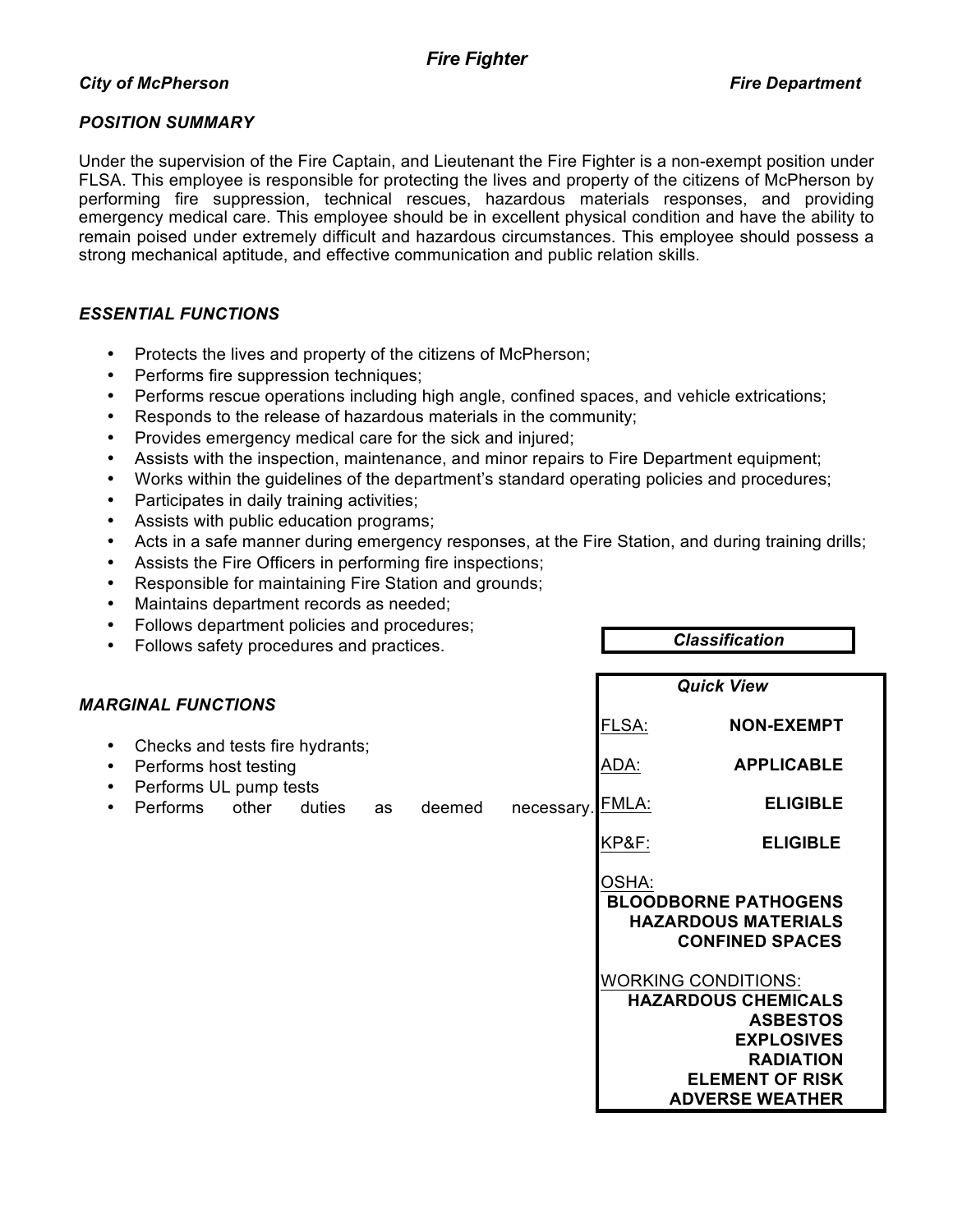## *FIRE FIGHTER POSITION REQUIREMENTS*

**Experience**: Employee is expected to have acquired the necessary information and skills to perform the job reasonably well within one year of employment. At the end of the first 18 months, it is expected that the firefighter will have the Hazardous Materials Technician certification and be fire Driver Operator certified.

**Education**: A high school diploma or GED is required. Degree in Fire Science or other college degree is preferred. This employee must be certified as a Fire Fighter I and II, Emergency Medical Technician, and Hazardous Materials Technician. A valid Kansas Driver's License (KDL) and have and maintain a good driving record is required. The employee must also have a current CPAT certification. ICS 100, 200, 700, and 800

**Technical Skills**: A thorough knowledge of fire fighting techniques is required. This employee must be able to operate all hydraulic equipment, various saws, and generators, be proficient with the use of rope rescue techniques, and be competent in the delivery of emergency medical treatment. This employee must have a working knowledge of city geography and fire-flow hydraulics. The ability to understand and anticipate problems, to perform equipment maintenance, and to read and interpret written instructions, reports, manuals, maps, and instruction materials is required. This employee should possess a strong mechanical aptitude, and effective public relation, oral and written communication skills. The firefighter is expected to maintain skills of an ongoing nature and attend and develop any necessary future skills as demanded by the department.

**Problem Solving**: Some problem solving is involved in this position. This employee encounters problems with fire suppression, emergency medical treatment, and equipment malfunctions. Serious problems are reported to the Fire Captain.

**Decision Making**: Some decision making is involved in this position. This employee makes decisions about maintaining department equipment, providing medical assistance, and performing daily duties in the safest and most efficient manner.

**Supervision**: This employee works with frequent supervision from the Fire Captain. This employee does not exercise any supervisory responsibilities over subordinate personnel.

**Financial Accountability**: This employee is responsible for the safe operation of department equipment. This employee does not participate in the annual budget process.

**Personal Relations**: This employee has daily contact with the general public and at times deals with the public in extremely tense and stressful situations. The Fire Fighter interacts with coworkers in a non-traditional workplace. Daily interaction with supervisors is expected.

**Working Conditions**: Adverse working conditions exist within this position. Exposure to extremes of heat and cold is expected. This employee is also exposed to structural collapses, contact with hazardous materials, explosives, asbestos, and radiation, work from heights and in confined spaces, and work around heavy machinery. This position contains a significant risk to personal safety. Exposure to blood borne pathogens while responding to and providing emergency medical treatment can be expected.

**Physical Requirements**: The Fire Fighter must be in excellent physical condition. The type and